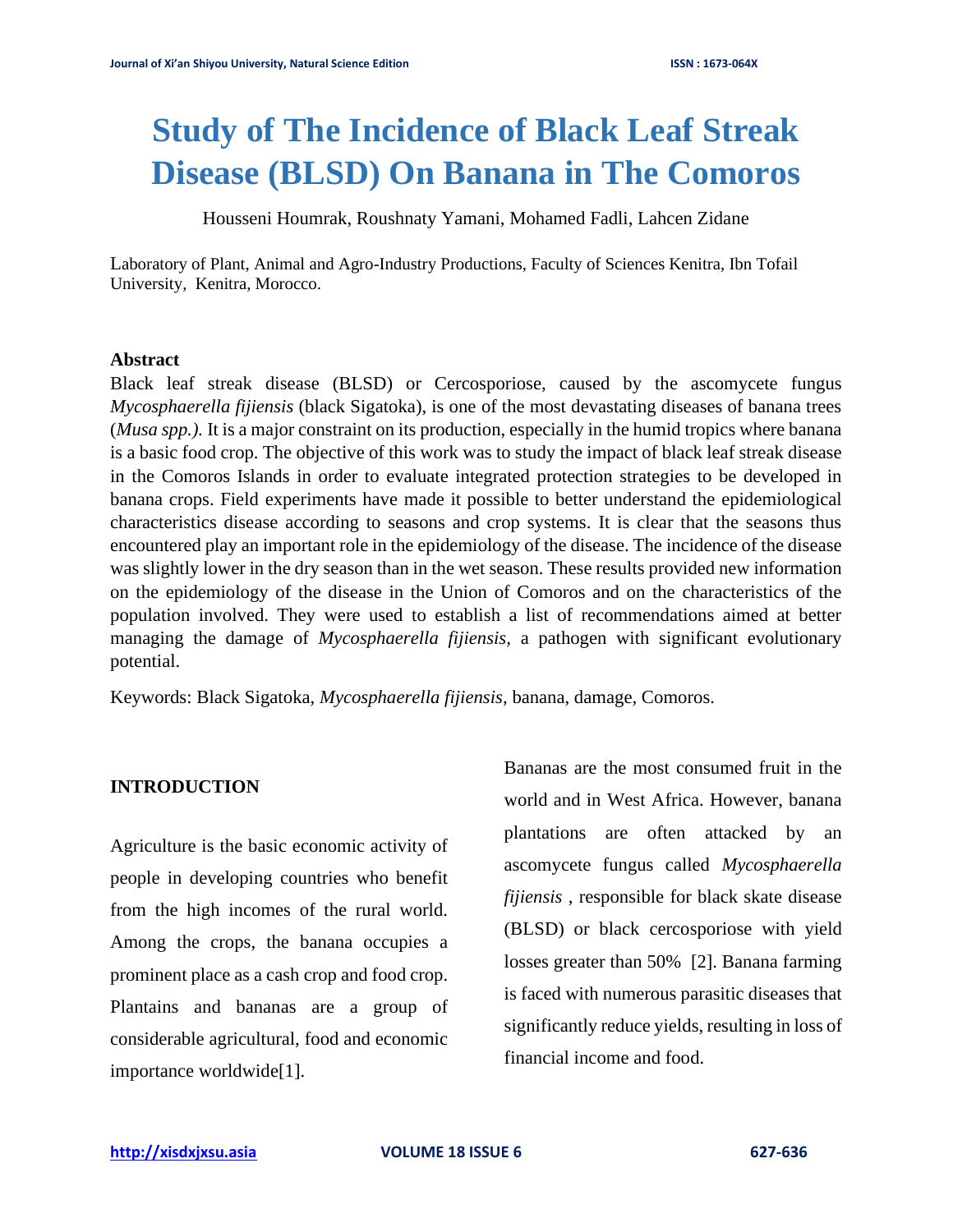Black Skate Disease (BSD) due to the fungus Ascomycete (*Mycosphaerella fijiensis Morelet*) is the main fungal constraint affecting bananas after varietal reconversion related to Panama disease[3]. BSD is a major constraint on banana production, particularly in wet tropic countries where banana is a staple food crop [4], [5]. Thus, it seems interesting to us to evaluate the impact of the BLSD on the banana varieties encountered in Comoros in the public interest and to

contribute to a solution to this problem with this work.

#### **Study Area:**

The union of the Comoros is located in the Mozambique Channel in north-west Madagascar and opposite Mozambique (see Fig 1). These four volcanic islands, covering an area of 2,236 km², are: Greater Comoros (or N'gazidja en Shikomori), Anjouan (or Ndzouani), Moheli (or Mwali), and Mayotte (or Maore) $([6]$ .



Figure 1: Study area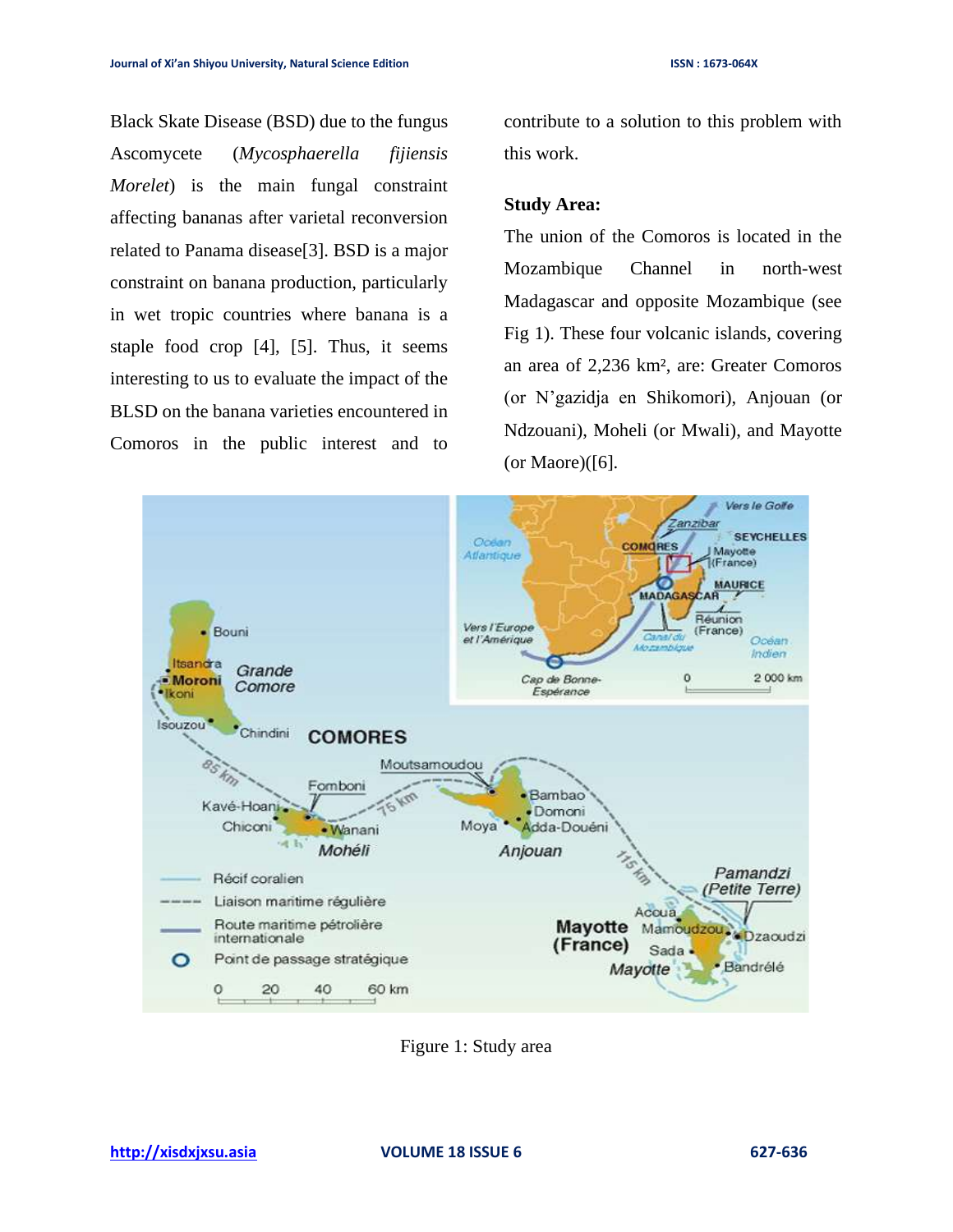#### **MATERIAL AND METHODS**

To assess the incidence of the disease, we determined the youngest leaf with necrosis (YLN) and the rate of foliar emission (RFE) twhose principles are:

• Youngest leaf with necrosis method

The PJFN method (rank of the youngest leaf with more than 10 necrosis, stage 5-6 of the disease) is relatively simple and fast. It is a good indicator of the health status of a plot (disease intensity) and also provides information on the level of resistance of different varieties. This parameter is defined as the rank of the youngest leaf with at least 10 necrotic spots (stage 5 or 6) or a large leaf blade range necrotized by black cercosporiose (Stover and Dickson 1970; Fouré 1983). The PJFN makes it possible to

# compare the severity of the disease by the loss of the functional activity of the leaf.

In order to compare different varieties, it is useful to associate with the 'true' PJFN a 'theoretical' PJFN calculated for a leaf emission rate (take a theoretical weekly REF of 1, for example)

• Foliar Emission Rate

At each observation (once a week) we find:

- Last sheet number unrolled
- The cigar stage

It is distinguished 5 stages (0,2, 4, 6,8) of the cigar noted from its appearance until the unfolding of the entire upper part of the blade:We note each week the number of the last leaf formed and the cigar stag e [7].

# **RESULTS AND DISCUSSIONS**

#### - **Results**

| Table 1: banana disease in three Isles |  |  |  |  |  |
|----------------------------------------|--|--|--|--|--|
|----------------------------------------|--|--|--|--|--|

| Local cultivar name    | Genomic group | Comportement envers DLSD |  |  |  |  |
|------------------------|---------------|--------------------------|--|--|--|--|
| <b>Isle of Anjouan</b> |               |                          |  |  |  |  |
| 1.Kontrike             | AAA(c)        | S                        |  |  |  |  |
| 2. Koutri              | AAA           | S                        |  |  |  |  |
| 3. Chariah             | AAB(a)        | S                        |  |  |  |  |
| 4.Koja                 | AAA           | $RP+$                    |  |  |  |  |
| 5.Chiwendre            | $AA$ ?        | To be determined         |  |  |  |  |
| 6.barabahi             | ABB           | <b>RP</b>                |  |  |  |  |
| 7. Minalouki           | AAB           | S-RP (confirmed)         |  |  |  |  |
| 8.Zabi                 | AAB(b)        | $RP+$                    |  |  |  |  |
| 9.Nkowa                | AA ?          | To be determined         |  |  |  |  |

**[http://xisdxjxsu.asia](http://xisdxjxsu.asia/) VOLUME 18 ISSUE 6 627-636**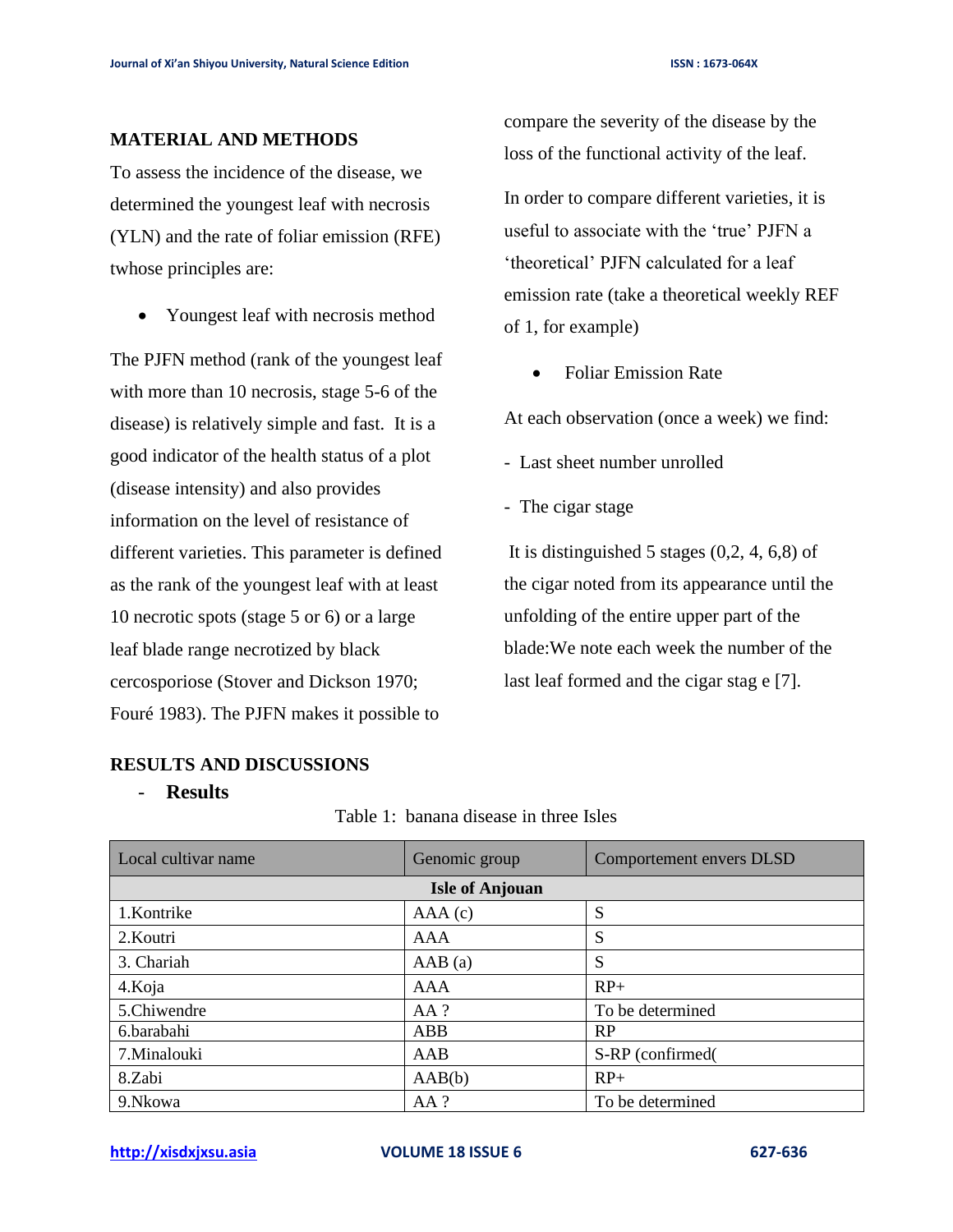| Local cultivar name             | Genomic group               | Comportement envers DLSD |  |  |  |  |
|---------------------------------|-----------------------------|--------------------------|--|--|--|--|
| 10.Missoukari                   | AAB                         | S                        |  |  |  |  |
| 11.Nzumoheli nkoboidjewou       | AA                          | S                        |  |  |  |  |
| 12. Nzumoheli nkoboindzoukourou | AA                          | S                        |  |  |  |  |
| 13.Trindi mossi                 | <b>AAA</b>                  | S                        |  |  |  |  |
| 14.Padji                        | AAA?                        | RP(confirmed)            |  |  |  |  |
| 15.Dzumoigne                    | <b>AAB</b>                  | S                        |  |  |  |  |
| 16.Chicame                      | AA                          | S                        |  |  |  |  |
| 17.Samba                        | AA                          | S                        |  |  |  |  |
| 18.Tsounouba                    | AA ?                        | S                        |  |  |  |  |
| 19.Chicodo                      | AA ?                        | S-RP(confirmed)          |  |  |  |  |
| 20.Dimbouni                     | AAB                         | RP(confirmed)            |  |  |  |  |
| <b>Island of Grande Comore</b>  |                             |                          |  |  |  |  |
| 1.Kontrike                      | <b>AAA</b>                  | S                        |  |  |  |  |
| 2.Mdzo Djini                    | <b>AAA</b>                  | S                        |  |  |  |  |
| 3.Paka                          | <b>AAB</b>                  | S                        |  |  |  |  |
| 4.Barabahi 1                    | <b>ABB</b>                  | RP                       |  |  |  |  |
| 5. Barabahi 2                   | <b>ABB</b>                  | RP                       |  |  |  |  |
| 6.Dimba                         | To be determined<br>AA-AAA? | S (confirmed)            |  |  |  |  |
| 7. Ikame (Chicame)              | AA                          | ${\bf S}$                |  |  |  |  |
| 8.Samba Mugne                   | AA                          | S                        |  |  |  |  |
| 9.Samba Nkoundre                | AA                          | S                        |  |  |  |  |
| 10.Irumbe 1 (vert)              | To be determined            | To be determined         |  |  |  |  |
| 11.Irumbe 2 (rouge)             | To be determined            | To be determined         |  |  |  |  |
| 12. Padji Mgazidja              | AAA?                        | RP                       |  |  |  |  |
| 13.Koja                         | <b>AAA</b>                  | $RP+$                    |  |  |  |  |
| 14. Djavoulwa Ikoudou           | AA                          | S                        |  |  |  |  |
| 15. Djavoulwa djéou             | AA                          | S                        |  |  |  |  |
| 16.Issoukari                    | AAB                         | S                        |  |  |  |  |
| 17.Mossi                        | <b>AAA</b>                  | S                        |  |  |  |  |
| 18.Gorolo                       | AAB                         | $RP+$                    |  |  |  |  |
| 19.Minalouki                    | AAB                         | $S-RP$                   |  |  |  |  |
| 20.Ikodo                        | AA                          | RP                       |  |  |  |  |
|                                 | Island of Moheli            |                          |  |  |  |  |
| 1.Moubwa                        | To be determined            | S(confirmed)             |  |  |  |  |
| 2. Vountri                      | AA ou AAB ?                 | To be determined         |  |  |  |  |
| 3.Siwakubu                      | To be determined            | To be determined         |  |  |  |  |
| 4.Dimba                         | To be determined            | S(confirmed)             |  |  |  |  |

**[http://xisdxjxsu.asia](http://xisdxjxsu.asia/) VOLUME 18 ISSUE 6 627-636**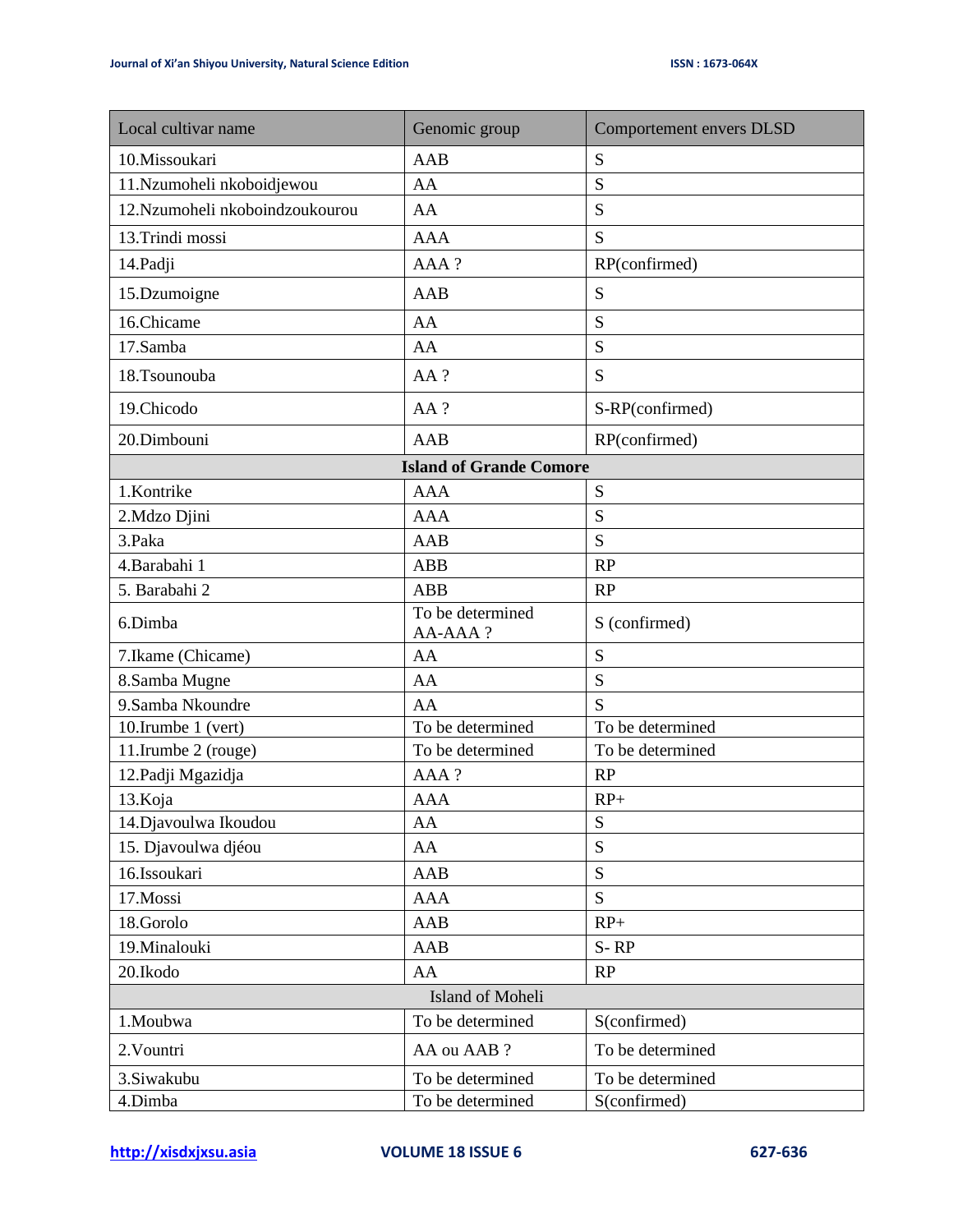| Local cultivar name       | Genomic group                       | Comportement envers DLSD |  |
|---------------------------|-------------------------------------|--------------------------|--|
|                           | $AAA$ ?                             |                          |  |
| 5.Ntsoumouha              | To<br>be<br>determined<br>AA, AAA ? | S(confirmed)             |  |
| 6.pimodja                 | To be determined                    | To be determined         |  |
| 7. Mouzougou              | To be determined                    | à déterminer             |  |
| 8.Mjanga Mawa             | To be determined                    | To be determined         |  |
| 9.Paka                    | AAB(c)                              | S                        |  |
| 10.Ndzu Moigne            | AAB                                 | S                        |  |
| 11.Kontrike               | AAA(a)                              | S                        |  |
| 12. Mossi (Trindi Mossi)  | <b>AAA</b>                          | S                        |  |
| 13. Barabahi 1            | ABB(b)                              | RP                       |  |
| 14.Barabahi 2             | ABB(b)                              | RP                       |  |
| 15.Ndzu Mossi             | AAB                                 | S                        |  |
| 16.Mboidzu                | AAB                                 | S                        |  |
| 17.Betaloundu             | <b>AAB</b>                          | S                        |  |
| 18.Irumbe                 | To be determined                    | RP (confirmed)           |  |
| 19.Gorolo                 | <b>AAB</b>                          | $RP+$                    |  |
| 20.Samba                  | AA                                  | S                        |  |
| 21.Chicame                | AA                                  | S                        |  |
| 22.Kissukari              | AAB                                 | S                        |  |
| 23. « Jolie Banane »      | AA                                  | RP                       |  |
| 24.Mnalouki               | <b>AAB</b>                          | S-RP (confirmed)         |  |
| 25.Samba Nkundre          | AA                                  | S                        |  |
| 26.Padji                  | AAA?                                | RP (confirmed)           |  |
| 27.Kouti                  | <b>AAA</b>                          | S                        |  |
| 28.Doumbouni              | AAB                                 | RP (confirmed)           |  |
| 29. Kissukari Mossi       | AAB                                 | S                        |  |
| 30.Chimwali Marundu       | AA(d)                               | S                        |  |
| 31.Chimwali Nkombwandjewu | AA(d)                               | S                        |  |
| 32.Mdzo Djini             | AA                                  | S                        |  |

a),(b) and (c)=varieties in descending order

- Varieties 18, 19, 20, 21, 22 and 23 have been reported in Anjouan.
- Varieties 18 and 19 seen in Grande Comore
- S=susceptible to disease
- RP= partial resistance
- RP+= pronounced partial resistance
- **Les différents stades de la maladie :**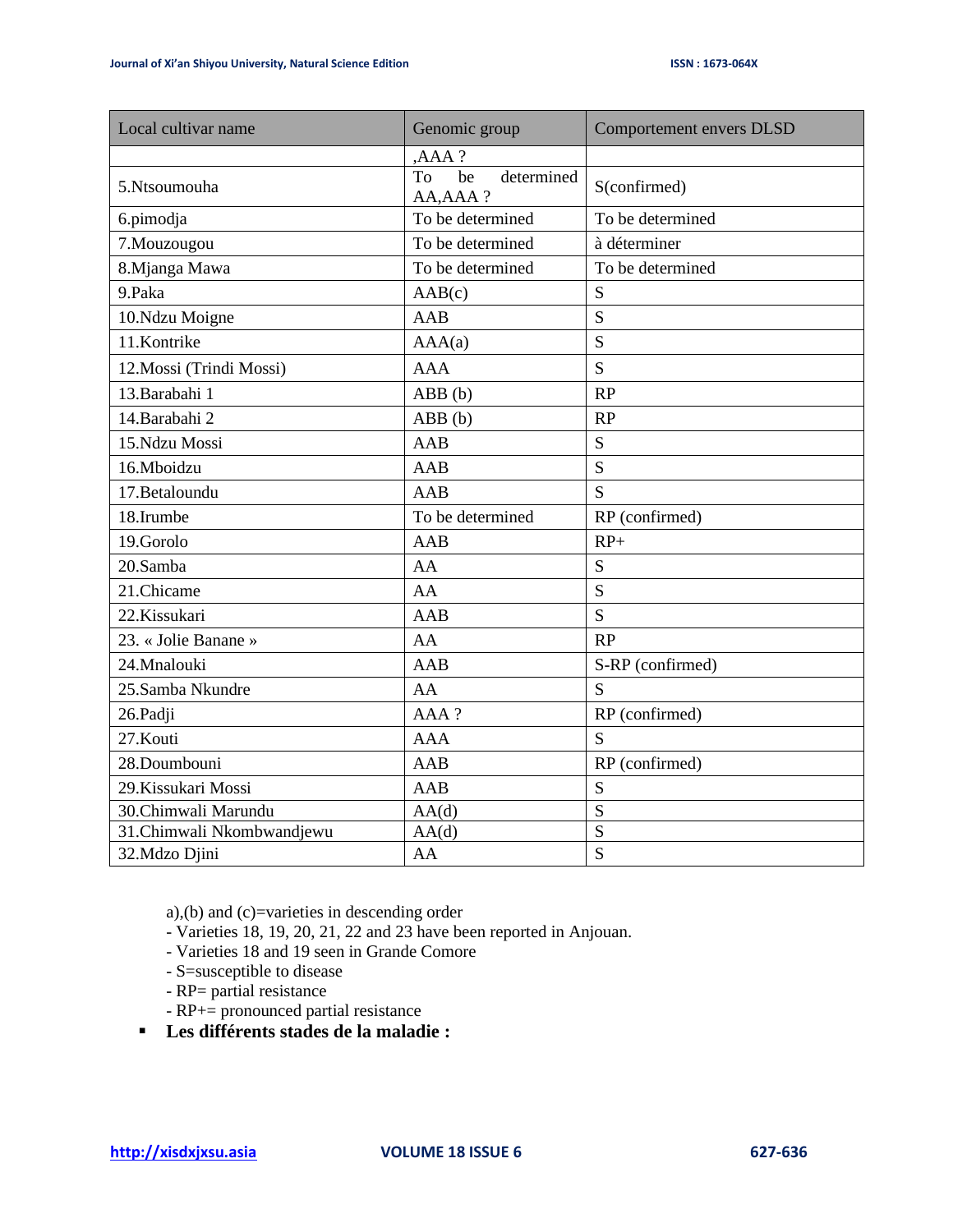

**Figure 2: Pictures A,B,C, D& E of different stages of banana disease in the study area**

#### **Discussion**

After 5 weeks of seeding, the *myceliums* were abundant forming a black colony, from the centre to the periphery of the Petri dish. Microscopic observations revealed the presence of conidia and conidiophores of *Paracercospora fijiensis* anamorph phase of

*Mycosphaerella fijiensis* from samples of infected leaves and after isolations (Table 1).

In order to better understand the diversity present in the population of *Mr. fijiensis* of the Union of the Comoros, It would therefore be useful to target another area for the

**[http://xisdxjxsu.asia](http://xisdxjxsu.asia/) VOLUME 18 ISSUE 6 627-636**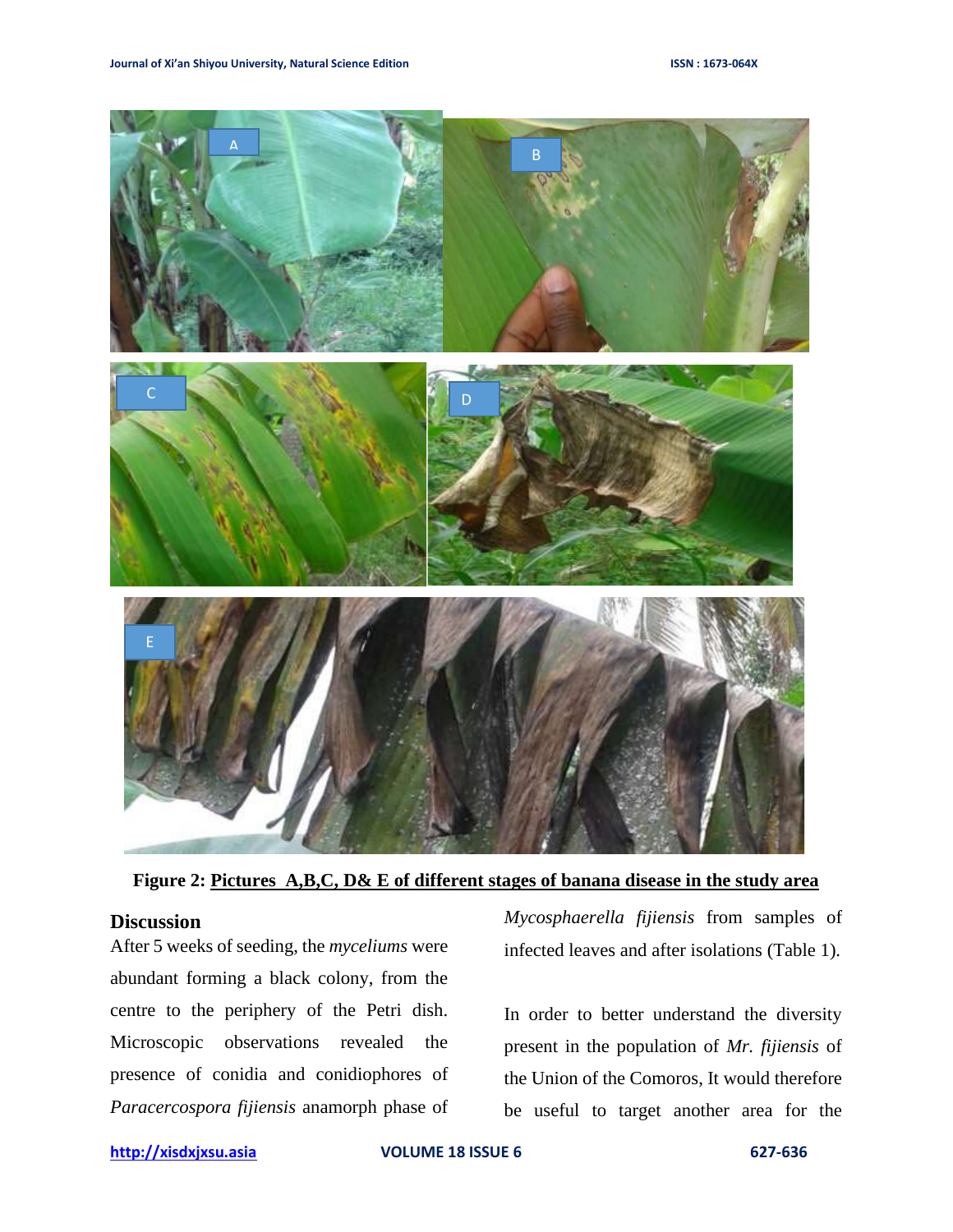diagnosis of strain diversity within the species, for example by conducting a study comparable to those of Landry, C. et al (2012), Rivas et al., (2004) or Hayden et al., (2003) using RFLP or PCR-RFLP markers[8]–[10].

Understanding the forces influencing genetic diversity by measuring the spatial scale of their influence is indeed a central task in evolutionary biology [11]. Most varieties show a sensitivity to the disease. The variance analysis did not show any interaction between planting density and NORM control. In addition, only parameters directly related to the health status of the leaves were considered in this study. The incidence of black skate disease on the number of live leaves did not change significantly with planting density for untreated plots. The incidence of black skate disease has been all the more severe as planting density has been high, taking into account of course climatic factors.

# **Black leaf streak disease**

Among the diseases that afflict banana crops, black leaf streak disease (black Sigatoka), caused by *Mycosphaerella fijiensis* Morelet (sexual phase) or *Pseudocercospora fijiensis* (Morelet) Deighton (asexual phase), is the main disease affecting the banana growing

worldwide [12], [13]. *Mycosphaerella fijiensis* Morelet is an aerial ascomycete, haploid and heterothallic fungus belonging to the family *Mycosphaerellaceae*[14]. The disease, which is found almost everywhere, is responsible for more than 50% of banana production losses in the world[15].

Also called black Sigatoka, black leaf streak disease is a scourge for banana trees in many southern countries. Caused by the fungus *Mycosphaerella fijensis*, it is characterized by leaf necrosis leading to severe yield losses.

MRN is characterized by the appearance on the leaf of whitish or yellow spots of depigmentation, observable by transparency on the underside of the leaf, which then evolve into dashes 2mm long by 1mm wide and brown-red in color. These lines continue to evolve and become dark brown or black (visible on the upper surface), then widen into an elliptical spot surrounded by a light brown zone [16].

#### **Economic importance of banana**

With 110 million tonnes, bananas and plantains are the world's largest fruit production [4], [17]. They are consumed mainly in the form of fresh fruit in the case of dessert bananas, but also in cooked form as is the case with plantains and other cooking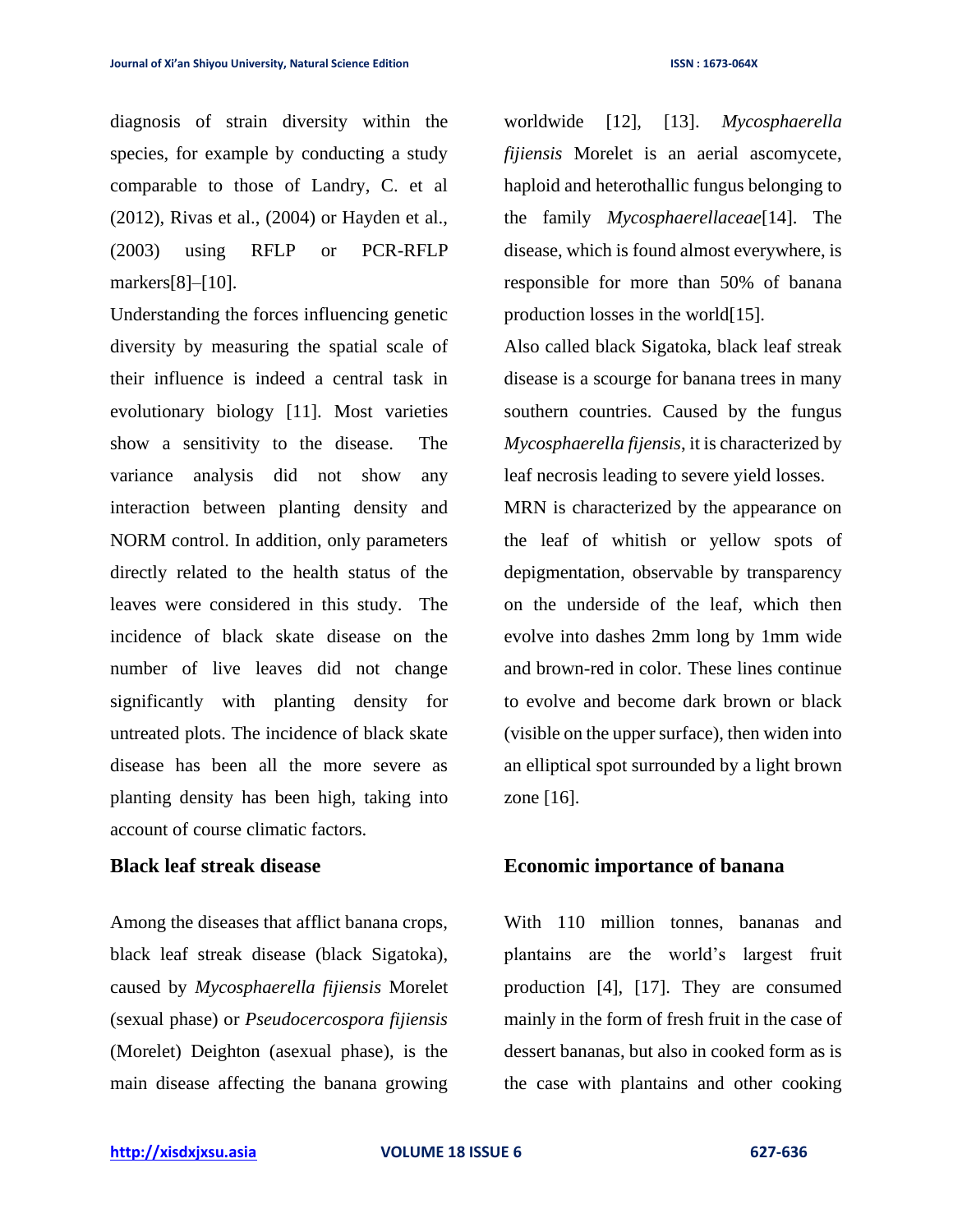bananas. Dessert bananas for export are mainly made up of a few cultivars from the Cavendish sub-group [18].

In the Comoros, annual production in 2000 was 75,000 tonnes. The banana is present in most of the production systems of the archipelago, it is cultivated up to 1100 m of altitude on all types of soil, extensively, most often in association with other crops. The agricultural sector accounts for 40% of GDP, or 80% of the working population (Comoros Central Bank report).

#### **CONCLUSION**

According to this work, it is clear that Black Skate disease remains the major constraint of bananas in the Comoros. Climatic conditions seem to favour the spread of this pathology. Observations at the plot level helped to assess the incidence of the disease in Mohéli, Anjouan and Grande Comore. The studies thus carried out deserve to be encouraged, better, to be followed. The fight against this disease is essential to ensure the economic exploitation of bananas.

However, the obsolescence of the methods used has not made it possible to determine with precision certain parameters related to the rapid development of *M.Fijiensis* within the archipelago. It is very important, for the success of the operation, to have a strict agronomic monitoring of the hybrids and cultivars on the plots.

## **REFERENCES**

- [1] L. Sadom Mboula, "" Ecophysiology of dwarf plantain hybrids in peri-urban areas of Cameroon," PhD Thesis, UCL-Université Catholique de Louvain, 2014.
- [2] T. Dumartinet *et al.*, "Epidémiosurveillance dans les Antilles de génotypes impliqués dans l'adaptation à des résistances variétales chez le champignon Pseudocercospora fijiensis causant la maladie des raies noires du bananier.," 2018.
- [3] A. Lassoudière, "Le bananier: Un siècle d'innovations techniques," *Le bananier*, pp. 1–336, 2012.
- [4] A. Lassoudière, *Le bananier et sa culture*. editions Quae, 2007.
- [5] D. O. Odimba, A. Legreve, and B. D. Djailo, "Caractérisation des populations de Mycosphaerella fijiensis et épidémiologie de la cercosporiose noire du bananier dans la région de Kisangani, RDC," PhD Thesis, Université Catholique de Louvain, 2013.
- [6] D. Venter, "The Comorian comitragedy: Final curtain on Abdallahism?," *Afr.*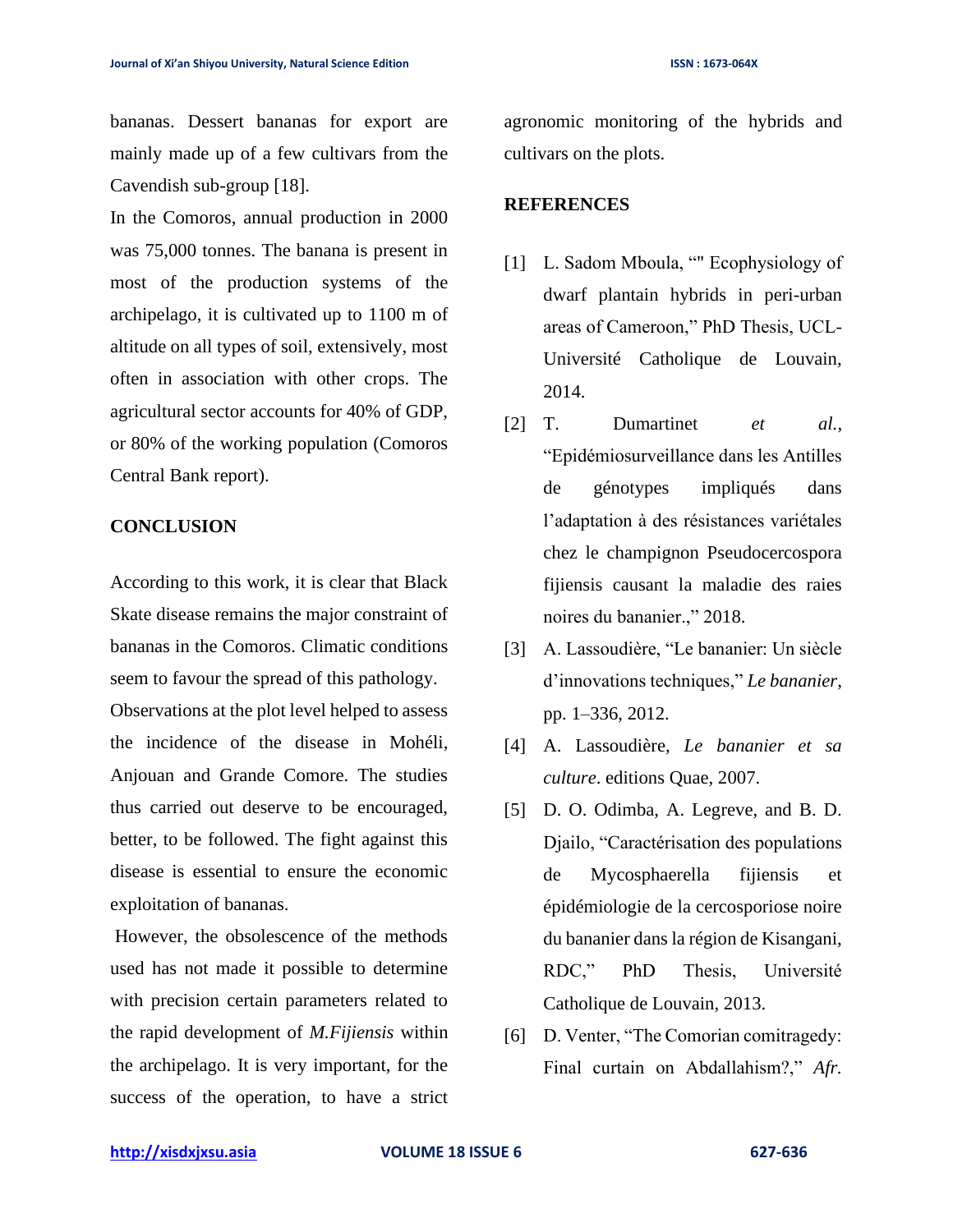*Insight*, vol. 20, no. 3, pp. 141–150, 1990.

- [7] É. Fouré and J. Ganry, "A biological forecasting system to control Black Leaf Streak disease of bananas and plantains," *Fruits*, vol. 63, no. 5, pp. 311–317, 2008.
- [8] C. Landry *et al.*, "Développement d'un modèle de simulation d'une épidémie foliaire tropicale à l'échelle de la plante: cas des cercosporioses du bananier," in *9. Rencontres de Phytopathologie-Mycologie de la Société Française de Phytopathologie (SFP)*, 2012, pp. 41– 41.
- [9] G.-G. Rivas, M.-F. Zapater, C. Abadie, and J. Carlier, "Founder effects and stochastic dispersal at the continental scale of the fungal pathogen of bananas Mycosphaerella fijiensis," *Mol. Ecol.*, vol. 13, no. 2, pp. 471–482, 2004.
- [10] H. L. Hayden, J. Carlier, and E. A. B. Aitken, "Population differentiation in the banana leaf spot pathogen Mycosphaerella musicola, examined at a global scale," *Plant Pathol.*, vol. 52, no. 6, pp. 713–719, 2003.
- [11] T. Jing *et al.*, "Newly isolated Streptomyces sp. JBS5-6 as a potential biocontrol agent to control banana fusarium wilt: genome sequencing and

secondary metabolite cluster profiles," *Front. Microbiol.*, vol. 11, p. 602591, 2020.

- [12] S. A. L. Garcia *et al.*, "Variable number of tandem repeat markers in the genome sequence of Mycosphaerella fijiensis, the causal agent of black leaf streak disease of banana (Musa spp)," 2010.
- [13] B. Essis, K. Kobenan, S. Traoré, D. Koné, and J. Yatty, "Sensibilité au laboratoire de Mycosphaerella fijiensis responsable de la cercosporiose noire des bananiers vis-à-vis de fongicides couramment utilisés dans les bananeraies ivoiriennes," *J. Anim. Plant Sci.*, vol. 7, no. 2, pp. 822–833, 2010.
- [14] D. R. Jones, *Diseases of banana, abaca and enset*. CABI publishing, 2000.
- [15] X. Mourichon, J. Carlier, and E. Fouré, "Sigatoka leaf spot diseases: Black leaf streak disease (black Sigatoka); Sigatoka disease (yellow Sigatoka)," *Musa Dis. Fact Sheet*, 1997.
- [16] A. Mouliom Péfoura, C. Abadie-Fournier, and M. Kwa, "Lutte contre les maladies des feuilles et des fruits," 2019.
- [17] T. Lescot, "La banane en chiffres: le fruit préféré de la planète," 2006.
- [18] J. Ngando Essoh Otto, "Sélection et évolution de la résistance aux fongicides